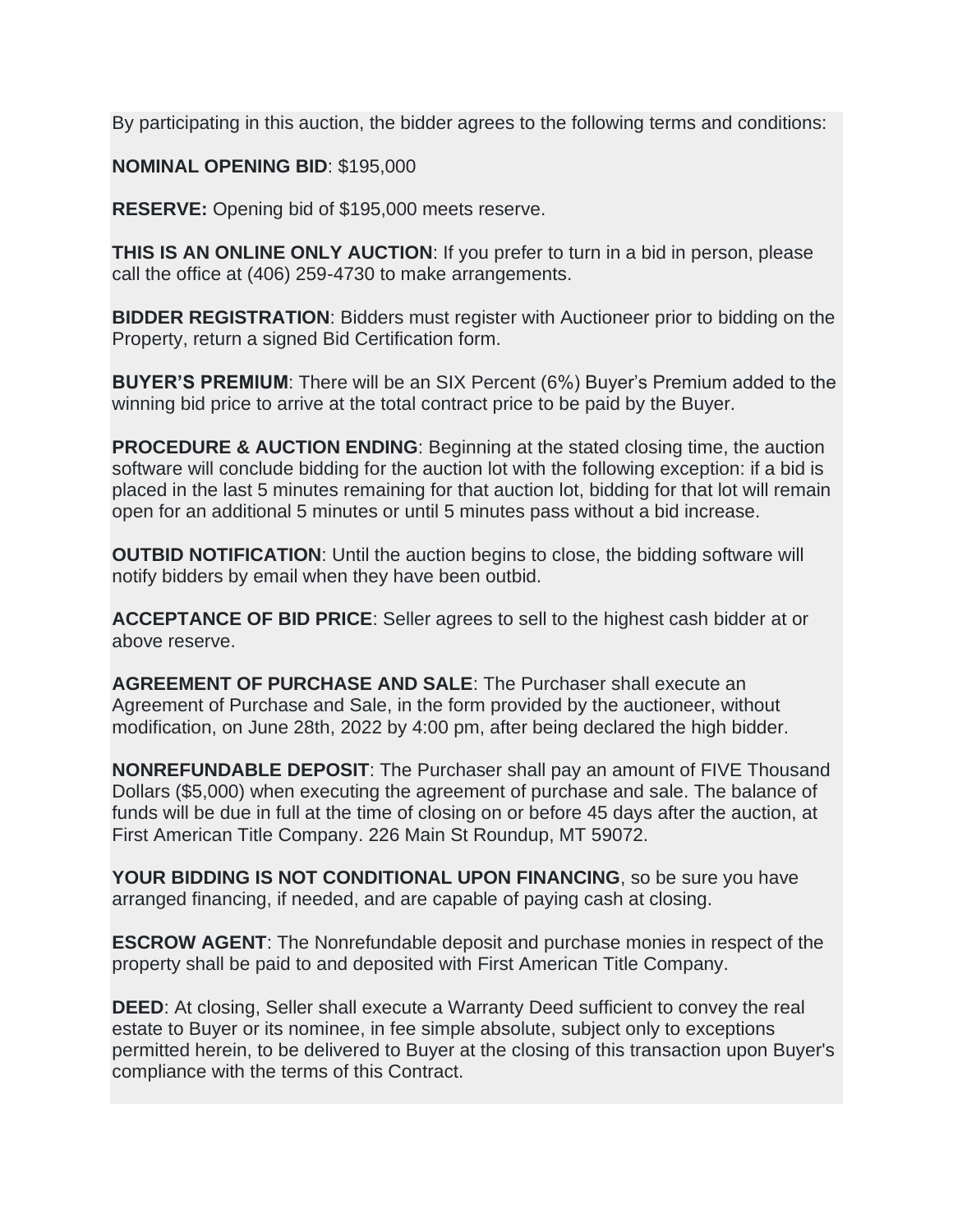**CLOSING**: The balance of the purchase price shall be paid at or before closing. Closing shall take place on or before 4:00 PM 45 days after the auction. The Escrow Agent will schedule and conduct closing.

**TITLE**: Seller shall provide an Owner's Policy of Title Insurance in the amount of the purchase price and shall execute a Warranty Deed conveying the real estate to the Buyer(s). Seller shall pay the premium of the title insurance policy.

**CLOSING COSTS**: At closing, Seller shall pay for its escrow and closing fees, and all the costs for preparation of all documents to convey the property. At closing, Purchaser shall pay for its escrow and closing fees, all recording fees, and all other sale, financing or closing fees as required. Taxes and association fees, if any, shall be prorated to the date of closing.

**POSSESSION**: Purchaser will receive possession at closing, subject to the rights of parties in possession, if any.

**AS-IS SALE**: With the exception of any warranties of title made to the buyer in the Deed, if any, the Property will be sold in its "AS IS, WHERE IS" condition without any representation or warranty of any kind, whether express or implied, on the part of Seller. Seller shall not be responsible for any claim or damage arising from a misrepresentation about the property made by Auctioneer, unless Auctioneer reasonably made the misrepresentation in reliance on Seller's written statement about the property. The purchaser shall have satisfied himself as to the location and condition of the property, and all descriptions thereof, before bidding. All information contained in the brochure and all promotional materials, including, but not limited to, square footages, acreage, dimensions, maps, taxes, etc., was derived from documents from the Estate of Don Roholt and is believed to be correct; however, neither the seller nor the auctioneer makes any guarantee or warranty as to the accuracy or completeness of such information

**NO NEW SURVEY**: The property will be conveyed according to the existing legal description.

**AGENCY**: National Auction and its representatives are exclusive agents of the Seller and are agents of no other party to this transaction.

**MISCELLANEOUS**: All decisions of the auctioneer are final as to the methods of bidding, disputes among bidders, increments of bidding and any other matters that may arise before, during, or after the auction. Seller reserves the right to deny any person the right to participate in the auction or to ban anyone from the auction who attempts to disrupt it.

**SERVER & SOFTWARE TECHNICAL ISSUES**: In the event there are technical difficulties related to the server, software or any other online auction-related technologies, National Auction. reserves the right to extend bidding, continue the